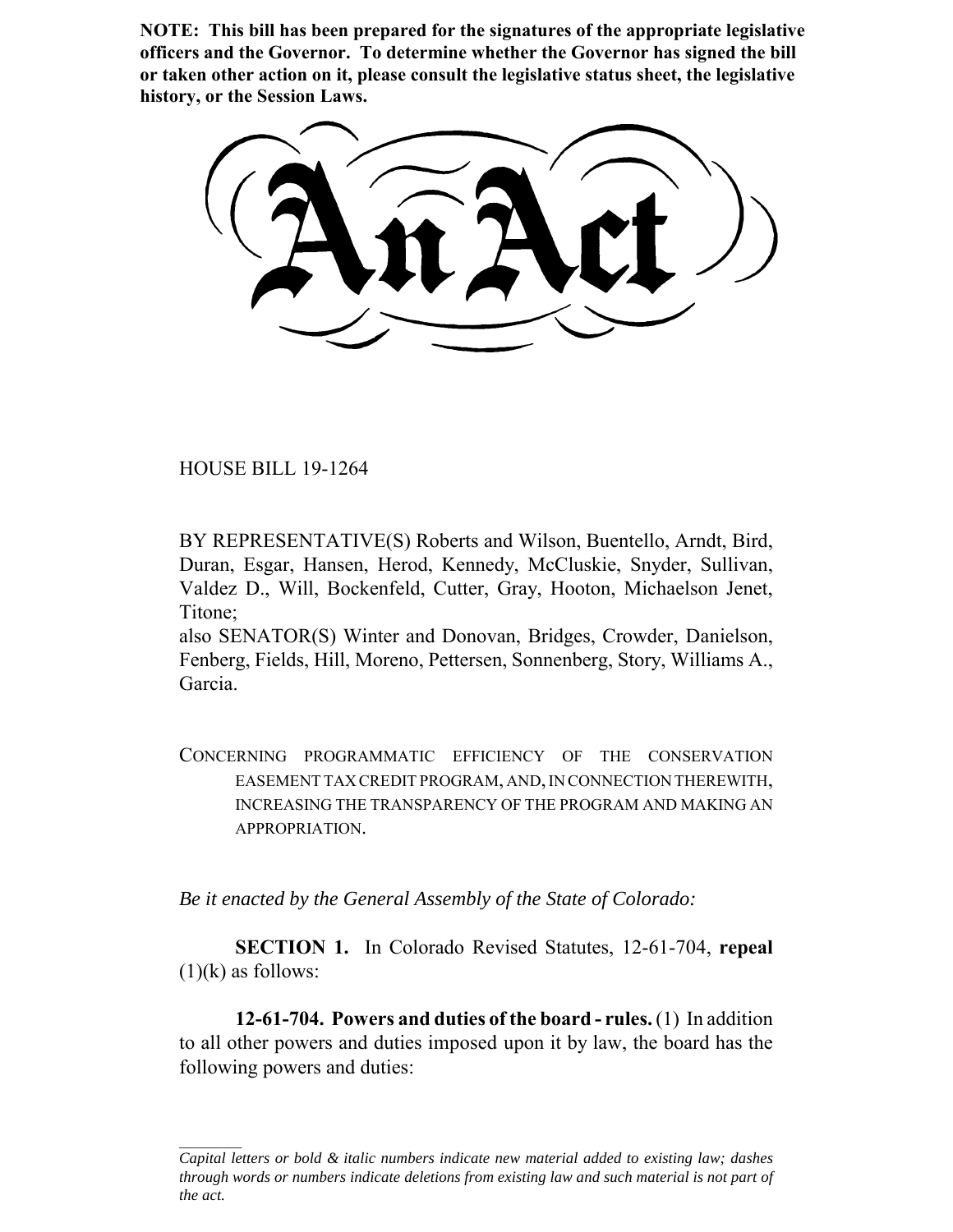(k) To establish classroom education and experience requirements for an appraiser who prepares an appraisal for a conservation easement for which a tax credit is claimed pursuant to section 39-22-522. The requirements must ensure that appraisers have a sufficient amount of training and expertise to accurately prepare appraisals that comply with the uniform standards of professional appraisal practice and any other provision of law related to the appraisal of conservation easements for which a tax credit is claimed. A tax credit certificate for a conservation easement shall not be given in accordance with sections 12-61-1105 and 12-61-1106 unless the appraiser who prepared the appraisal of the easement met all requirements established in accordance with this subsection (1)(k) in effect at the time the appraisal certification is signed.

**SECTION 2.** In Colorado Revised Statutes, 12-61-1101, **amend**  $(1)(e)(II)$  and  $(1)(e)(III)$ ; and **add**  $(1)(e)(IV)$  as follows:

**12-61-1101. Legislative declaration.** (1) The general assembly finds, determines, and declares that:

(e) Establishing the division of conservation to administer the conservation easement tax credit program will:

(II) Allow the conservation easement oversight commission to advise the division of conservation and the department of revenue regarding conservation easements for which a tax credit is claimed and to review applications for conservation easement holder certification; and

(III) Ensure that the division of conservation and the department of revenue are sharing relevant information concerning conservation easement appraisals in order to ensure compliance with accepted appraisal practices and other provisions of law; AND

(IV) ENSURE THAT THE FEES PAID BY TAXPAYERS ARE ADEQUATE TO PAY FOR THE ADMINISTRATIVE COSTS OF THE DIVISION OF CONSERVATION AND THE CONSERVATION EASEMENT OVERSIGHT COMMISSION IN ADMINISTERING THE REQUIREMENTS OF THIS ARTICLE 61, BUT NOT SO HIGH AS TO ACT AS A DISINCENTIVE TO THE CREATION OF CONSERVATION EASEMENTS IN THE STATE.

**SECTION 3.** In Colorado Revised Statutes, 12-61-1103, **amend** (8)

# PAGE 2-HOUSE BILL 19-1264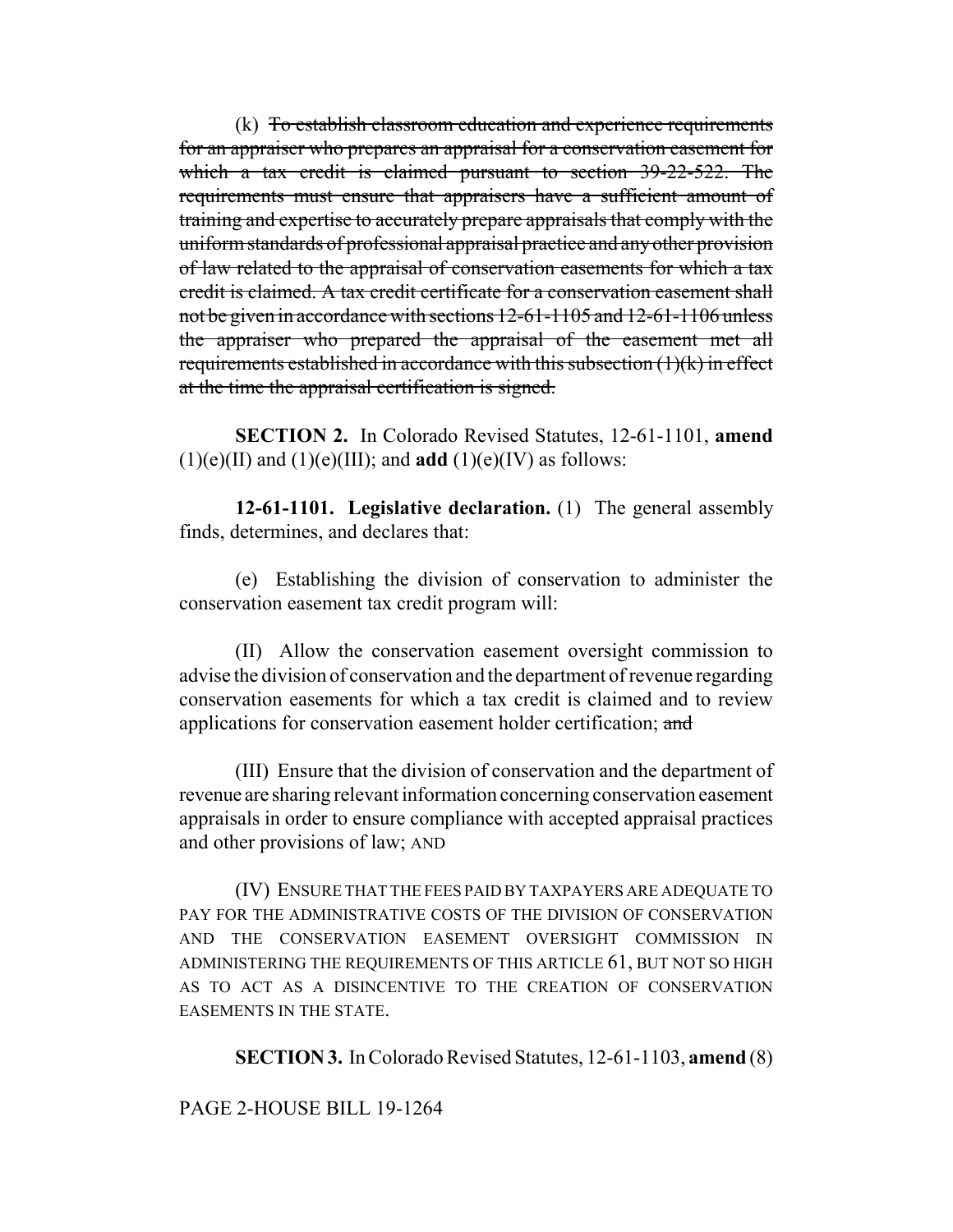as follows:

**12-61-1103. Conservation easement oversight commission created - repeal.** (8) This section is repealed, effective July 1, 2019 JULY 1, 2026.

**SECTION 4.** In Colorado Revised Statutes, 12-61-1104, **amend** (7) and (13) as follows:

**12-61-1104. Certification of conservation easement holders rules - definition - repeal.** (7) The division shall promulgate rules to effectuate the duties of the commission pursuant to article 4 of title 24. Such rules shall specifically address the following:

(a) Allowing for the expedited or automatic certification of an entity that is currently accredited by national land conservation organizations that are broadly accepted by the conservation industry; AND

(b) A streamlined and lower-cost process for conservation easement holders that do not intend to accept new donations of conservation easements for which tax credits would be claimed that focuses on the holder's stewardship capabilities.

(c) The fees charged pursuant to subsection  $(3)$  of this section or section 12-61-1106 (6), specifically ensuring that the fees are adequate to pay for administrative costs but not so high as to act as a disincentive to the creation of conservation easements in the state; and

(d) The adoption of best practices, processes, and procedures used by other entities that regularly review conservation easement transactions, including a practice, process, or procedure deeming qualified conservation easement appraisals approved by these entities based on their independent reviews as credible for purposes of the conservation easement tax credit.

(13) This section is repealed, effective  $J_{\text{t}}/J_{\text{t}}$ , 2019 JULY 1, 2026.

**SECTION 5.** In Colorado Revised Statutes, 12-61-1106, **amend**  $(2)(a)(II)$ ,  $(3)(b)(II)$ ,  $(13)(c)$  introductory portion, and  $(15)$ ; **repeal** (3)(b)(IV); and **add** (14.5) as follows: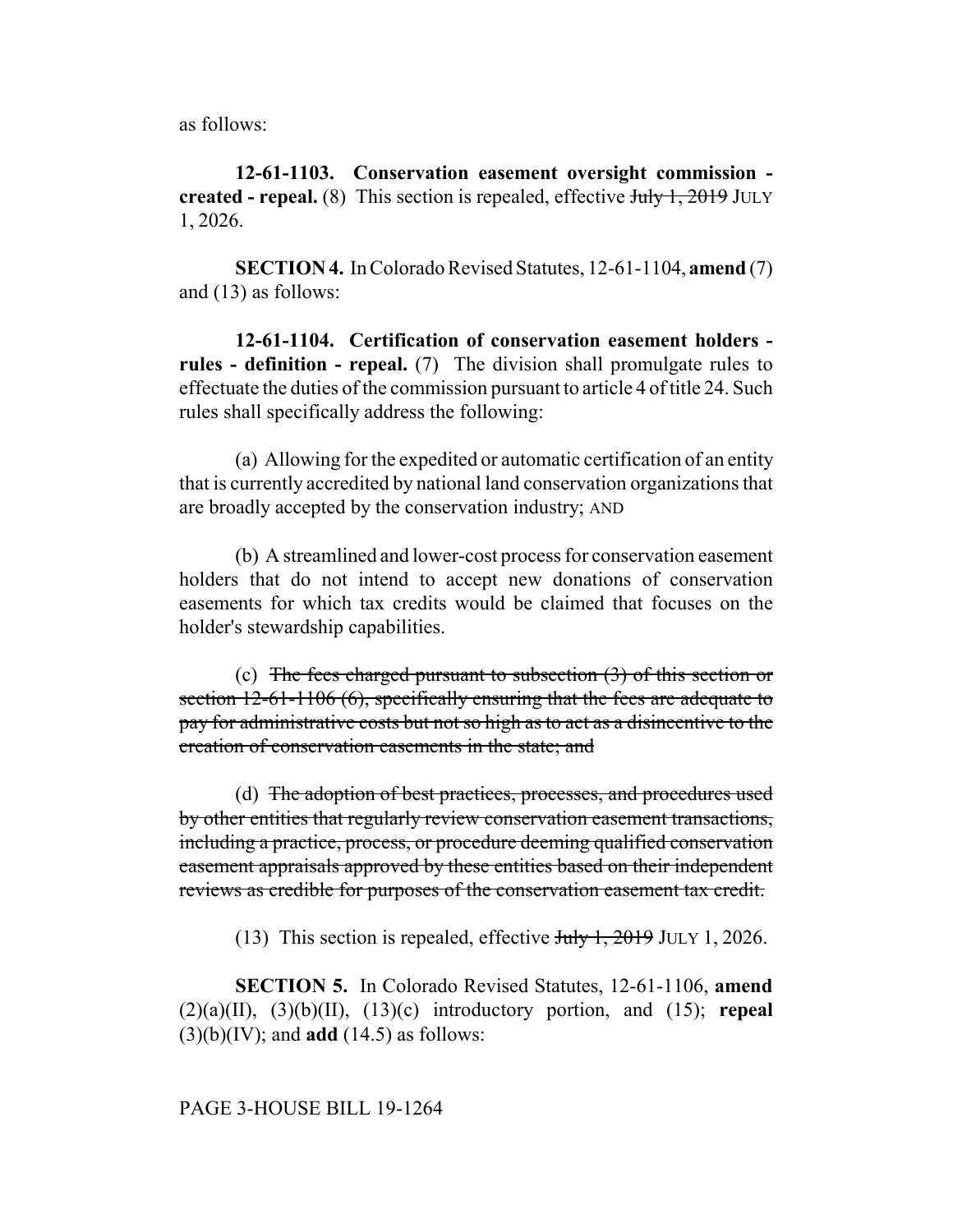**12-61-1106. Conservation easement tax credit certificate application process - definitions - rules.** (2) (a) The division shall establish and administer a process by which a landowner seeking to claim an income tax credit for any conservation easement donation made on or after January 1, 2014, must apply for a tax credit certificate as required by section 39-22-522 (2.5) and (2.7). The purpose of the application process is to determine whether a conservation easement donation for which a tax credit will be claimed:

(II) Is substantiated with a qualified appraisal prepared by a qualified appraiser in accordance with the SUBSTANCE AND PRINCIPLES OF uniform standards of professional appraisal practice OR AN ALTERNATIVE METHOD ACCEPTABLE TO THE DIVISION OF CONSERVATION AND THE CONSERVATION EASEMENT OVERSIGHT COMMISSION; and

(3) For the purpose of reviewing applications and making determinations regarding the issuance of tax credit certificates, including the dollar amount of the tax credit certificate to be issued:

(b) The director has authority and responsibility to determine the credibility of the appraisal. In determining credibility, the director shall consider, at a minimum, compliance with the following requirements:

(II) The appraisal conforms with THE SUBSTANCE AND PRINCIPLES OF the uniform standards of professional appraisal practice promulgated by the appraisal standards board of the appraisal foundation and any other provision of law;

(IV) The appraiser meets any education and experience requirements established by the board of real estate appraisers in accordance with section  $12-61-704(1)(k)$ .

(13) (c) The director is authorized to share publicly available information regarding conservation easements with a third-party vendor for the purpose of developing and maintaining a registry of conservation easements in the state with a corresponding map displaying the boundaries of each easement in the state relative to county boundaries and other relevant mapping information. FOR PURPOSES OF THIS SUBSECTION (13)(c), "PUBLICLY AVAILABLE INFORMATION" MEANS ANY DOCUMENT SHOWING EVIDENCE OF ITS RECORDATION IN THE RECORDS OF A COUNTY CLERK AND

#### PAGE 4-HOUSE BILL 19-1264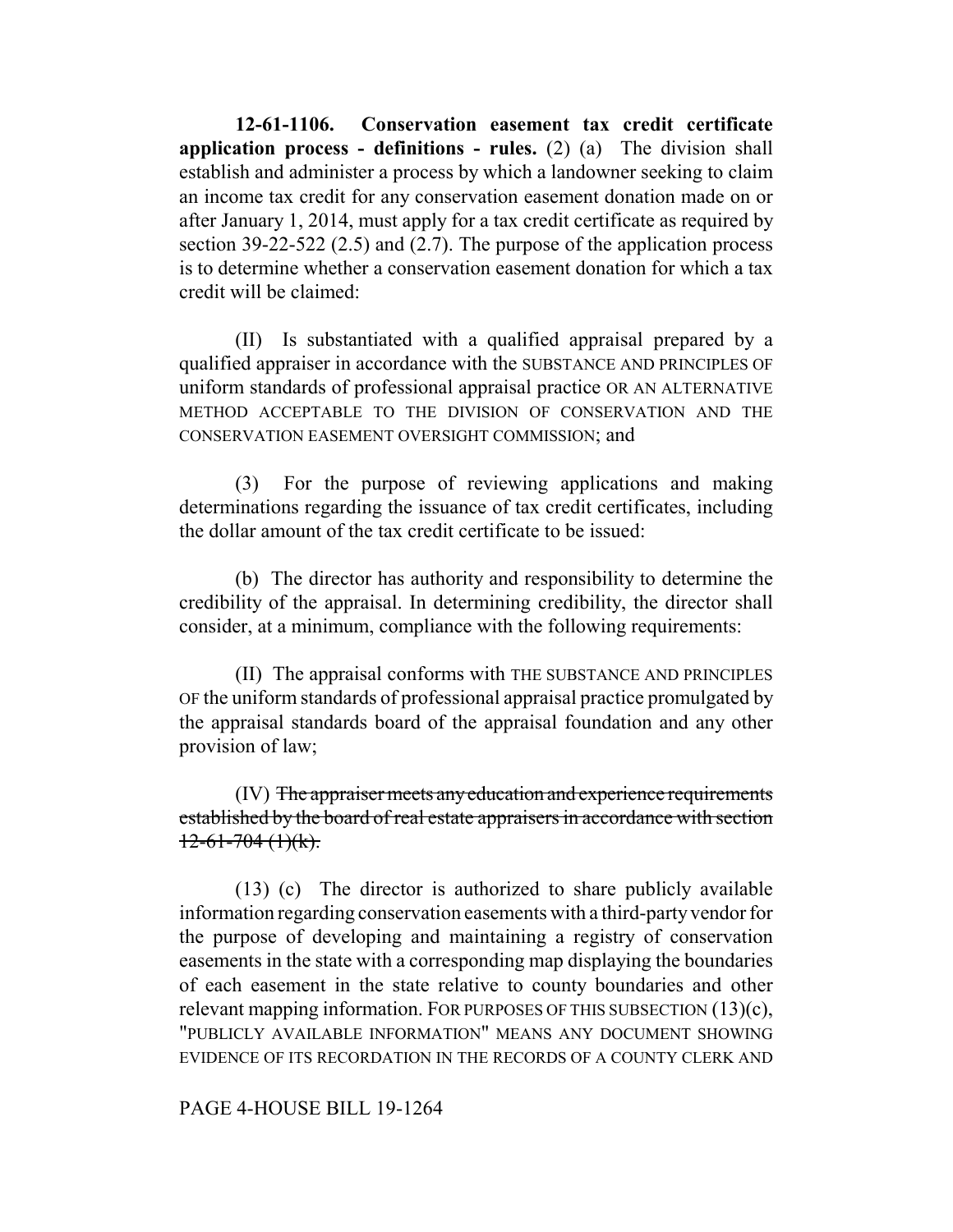RECORDER OR OTHER INFORMATION READILY AVAILABLE TO THE GENERAL PUBLIC. Prior to sharing the information, the director shall consult with the commission regarding the appropriate types of information and the methods used for collecting the information. The department of regulatory agencies shall annually report on the information contained in the registry as a part of its presentation to its committee of reference at a hearing held pursuant to section 2-7-203 (2)(a) of the "State Measurement for Accountable, Responsive, and Transparent (SMART) Government Act". The information to be shared shall include the following:

(14.5) (a) THE DIVISION SHALL CONVENE A WORKING GROUP IN CONJUNCTION WITH THE DEPARTMENT OF LAW AND THE DEPARTMENT OF REVENUE TO DEVELOP PROPOSED STATUTES AND REGULATIONS FOR THE FOLLOWING:

(I) AN ALTERNATIVE METHOD TO THE APPRAISAL PROCESS SET FORTH IN SECTION 39-22-522(3.3) TO ESTABLISH THE AMOUNT OF TAX CREDITS FOR WHICH A QUALIFIED CONSERVATION EASEMENT CONTRIBUTION WOULD BE ELIGIBLE;

(II) A PROCESS TO PROVIDE RETROACTIVE TAX CREDITS, PAYMENTS, OR REFUNDS TO TAXPAYERS WHO CLAIMED CREDITS PURSUANT TO SECTION 39-22-522 BETWEEN JANUARY 1, 2000, AND DECEMBER 31, 2013, AND WHOSE TAX CREDITS WERE DENIED IN WHOLE OR IN PART, INCLUDING THE DEVELOPMENT OF ELIGIBILITY CRITERIA FOR RECEIVING SUCH RETROACTIVE TAX CREDITS, PAYMENTS, OR REFUNDS; AND

(III) RECOMMENDATIONS FOR ADMINISTERING ORPHANED CONSERVATION EASEMENTS.

(b) THE WORKING GROUP SHALL CONSIST OF EIGHT MEMBERS. THE PRESIDENT OF THE SENATE, THE MINORITY LEADER OF THE SENATE, THE SPEAKER OF THE HOUSE, AND THE MINORITY LEADER OF THE HOUSE SHALL EACH APPOINT TWO MEMBERS TO THE WORKING GROUP PRIOR TO JUNE 1, 2019. IN MAKING APPOINTMENTS, CONSIDERATION SHOULD BE GIVEN TO APPOINTING INDIVIDUALS WHO ARE CERTIFIED EASEMENT HOLDERS, TAXPAYERS WHO HAVE CONSIDERED CONVEYING A CONSERVATION EASEMENT OR CONVEYED A CONSERVATION EASEMENT AND CLAIMED A TAX CREDIT, CONSERVATION EASEMENT APPRAISERS, AND CONSERVATION ATTORNEYS. THE WORKING GROUP SHALL CONVENE ITS FIRST MEETING IN A

PAGE 5-HOUSE BILL 19-1264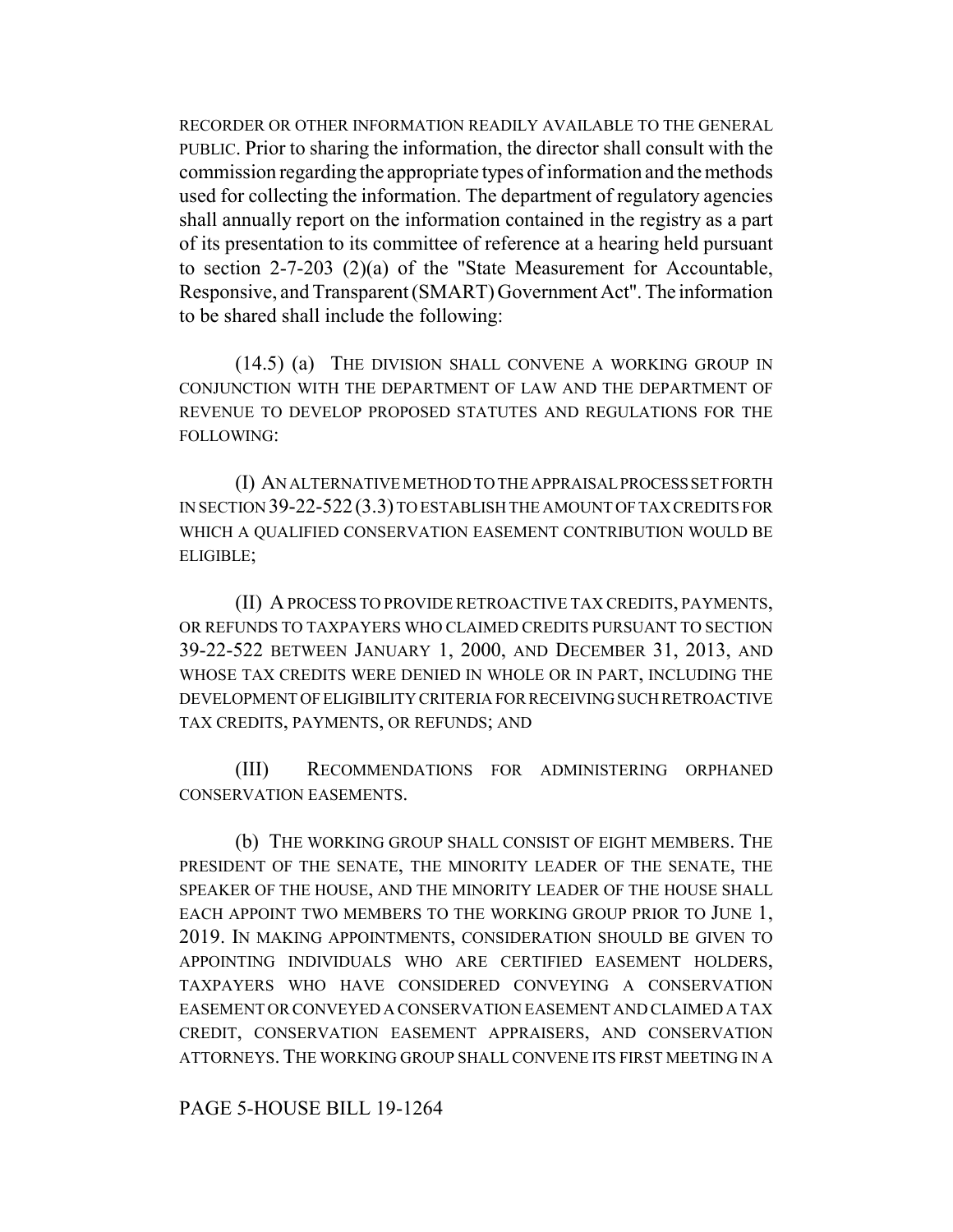HEARING ROOM AT THE STATE CAPITOL BUILDING AT 9:00 A.M. ON JUNE 25, 2019. THE WORKING GROUP SHALL SELECT A CHAIRPERSON AT THE FIRST MEETING. AT EACH MEETING OF THE WORKING GROUP, IT SHALL DESIGNATE THE DATE, PLACE, AND TIME OF ITS NEXT MEETING.

(c) THE WORKING GROUP SHALL SUBMIT A REPORT TO THE RURAL AFFAIRS AND AGRICULTURE COMMITTEE OF THE HOUSE OF REPRESENTATIVES AND THE AGRICULTURE AND NATURAL RESOURCES COMMITTEE OF THE SENATE BY NO LATER THAN DECEMBER 1, 2019. THE REPORT MUST INCLUDE ANY RECOMMENDATIONS FOR LEGISLATION OR RULE MAKING TO ADDRESS THE ISSUES ADDRESSED PURSUANT TO THIS SUBSECTION (14.5).

(15) The division may promulgate rules to effectuate the purpose, implementation, and administration of this section pursuant to article 4 of title 24. The authority to promulgate rules includes the authority to:

(a) Define further in rule the administrative processes and requirements, including application processing and review time frames, for obtaining and issuing an optional preliminary advisory opinion pursuant to subsection (14) of this section; AND

(b) ADOPT BEST PRACTICES, PROCESSES, AND PROCEDURES USED BY OTHER ENTITIES THAT REGULARLY REVIEW CONSERVATION EASEMENT TRANSACTIONS, INCLUDING A PRACTICE, PROCESS, OR PROCEDURE DEEMING QUALIFIED CONSERVATION EASEMENT APPRAISALS APPROVED BY THESE ENTITIES BASED ON THEIR INDEPENDENT REVIEWS AS CREDIBLE FOR PURPOSES OF THE CONSERVATION EASEMENT TAX CREDIT.

**SECTION 6.** In Colorado Revised Statutes, 38-30.5-103, **add** (6) as follows:

**38-30.5-103. Creation of conservation easements in gross.** (6) ON AND AFTER JANUARY 1, 2020, PRIOR TO CREATING A CONSERVATION EASEMENT IN GROSS, THE OWNER OF THE PROPERTY WHO IS GRANTING THE CONSERVATION EASEMENT SHALL EXECUTE A DISCLOSURE FORM THAT INCLUDES, BUT IS NOT LIMITED TO, AN ACKNOWLEDGMENT THAT THE CONSERVATION EASEMENT IS BEING GRANTED IN PERPETUITY.THE DIVISION OF CONSERVATION IN COOPERATION WITH THE CONSERVATION EASEMENT OVERSIGHT COMMISSION SHALL DEVELOP THE DISCLOSURE FORM AND PUBLISH THE APPROVED FORM ON ITS WEBSITE. THE SIGNED DISCLOSURE

PAGE 6-HOUSE BILL 19-1264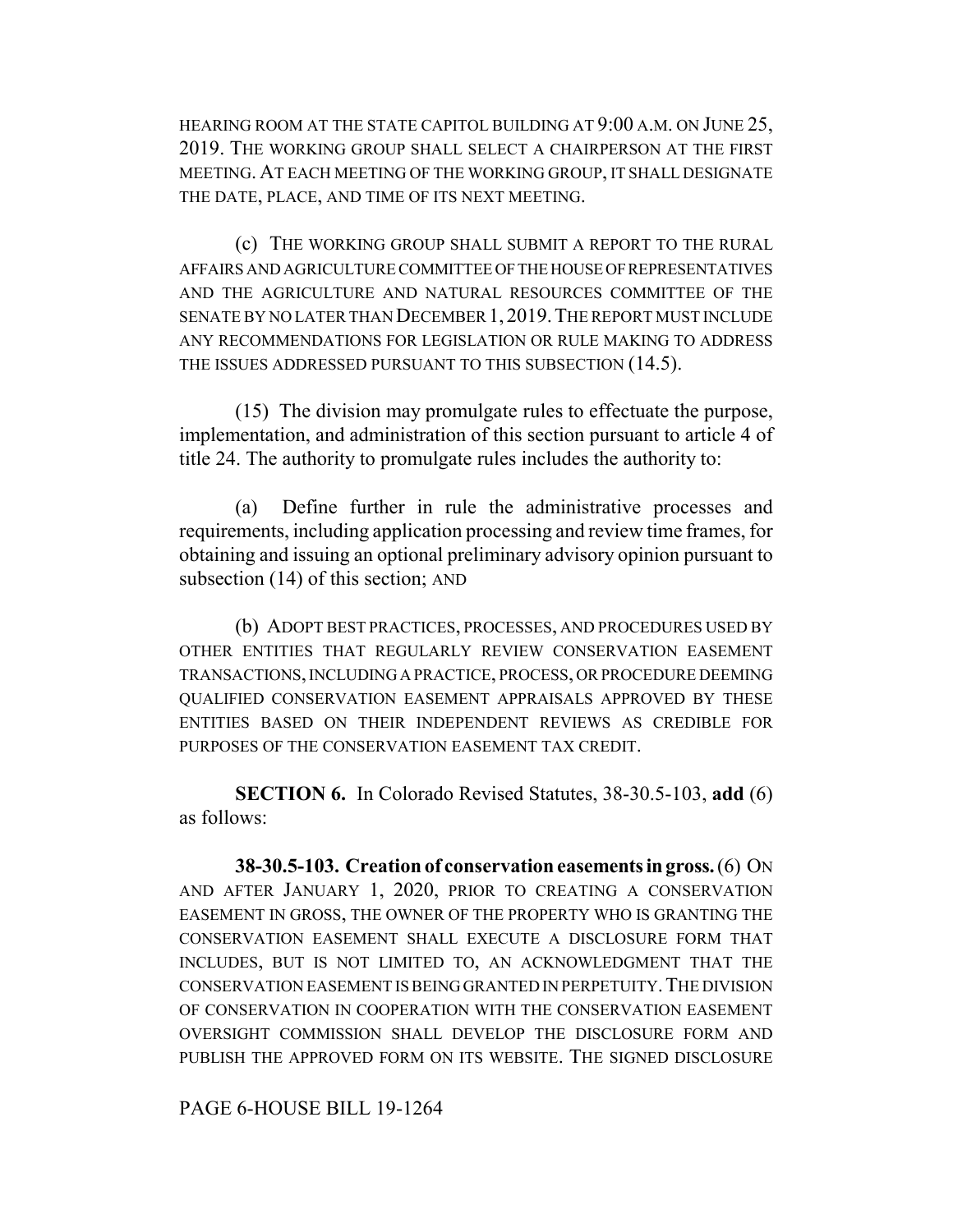FORM MUST BE SUBMITTED TO THE DIVISION OF CONSERVATION AS PART OF THE TAX CREDIT APPLICATION.

**SECTION 7.** In Colorado Revised Statutes, **amend** 38-30.5-107 as follows:

**38-30.5-107. Release - termination.** Conservation easements in gross may, in whole or in part, be released, terminated, extinguished, or abandoned by merger with the underlying fee interest in the servient land or water rights or in any other manner in which easements may be lawfully terminated, released, extinguished, or abandoned. IF IT IS DETERMINED THAT CONDITIONS ON OR SURROUNDING A PROPERTY ENCUMBERED BY A CONSERVATION EASEMENT IN GROSS CHANGE SO THAT IT BECOMES IMPOSSIBLE TO FULFILL ITS CONSERVATION PURPOSES THAT ARE DEFINED IN THE DEED OF CONSERVATION EASEMENT, A COURT WITH JURISDICTION MAY, AT THE JOINT REQUEST OF BOTH THE OWNER OF PROPERTY ENCUMBERED BY A CONSERVATION EASEMENT AND THE HOLDER OF THE EASEMENT, TERMINATE, RELEASE, EXTINGUISH, OR ABANDON THE CONSERVATION EASEMENT. IF CONDEMNATION BY A PUBLIC AUTHORITY OF A PART OF A PROPERTY OR OF THE ENTIRE PROPERTY ENCUMBERED BY A CONSERVATION EASEMENT IN GROSS RENDERS IT IMPOSSIBLE TO FULFILL ANY OF THE CONSERVATION PURPOSES OUTLINED IN THE DEED OF CONSERVATION EASEMENT, THE CONSERVATION EASEMENT MAY BE TERMINATED, RELEASED, EXTINGUISHED, OR ABANDONED THROUGH CONDEMNATION PROCEEDINGS. A CONSERVATION EASEMENT IN GROSS FOR WHICH A COLORADO STATE INCOME TAX CREDIT HAS BEEN ALLOWED MAY NOT IN WHOLE OR IN PART BE RELEASED, TERMINATED, EXTINGUISHED, OR ABANDONED BY MERGER WITH THE UNDERLYING FEE INTEREST IN THE SERVIENT LAND OR WATER RIGHTS. ANY RELEASE, TERMINATION, OR EXTINGUISHMENT OF A CONSERVATION EASEMENT UNDER THIS SECTION MUST BE RECORDED IN THE RECORDS OF THE OFFICE OF THE CLERK AND RECORDER IN THE COUNTY WHERE THE CONSERVATION EASEMENT IS LOCATED.

**SECTION 8.** In Colorado Revised Statutes, 39-22-522, **amend** (2.7), (3.3), and (4)(a)(II.5); and **repeal** (3.8) as follows:

**39-22-522. Credit against tax - conservation easements.** (2.7) Notwithstanding any other provision, for income tax years commencing on or after January 1, 2014, no claim for a credit shall be allowed unless a tax credit certificate is issued by the DIVISION OF REAL

## PAGE 7-HOUSE BILL 19-1264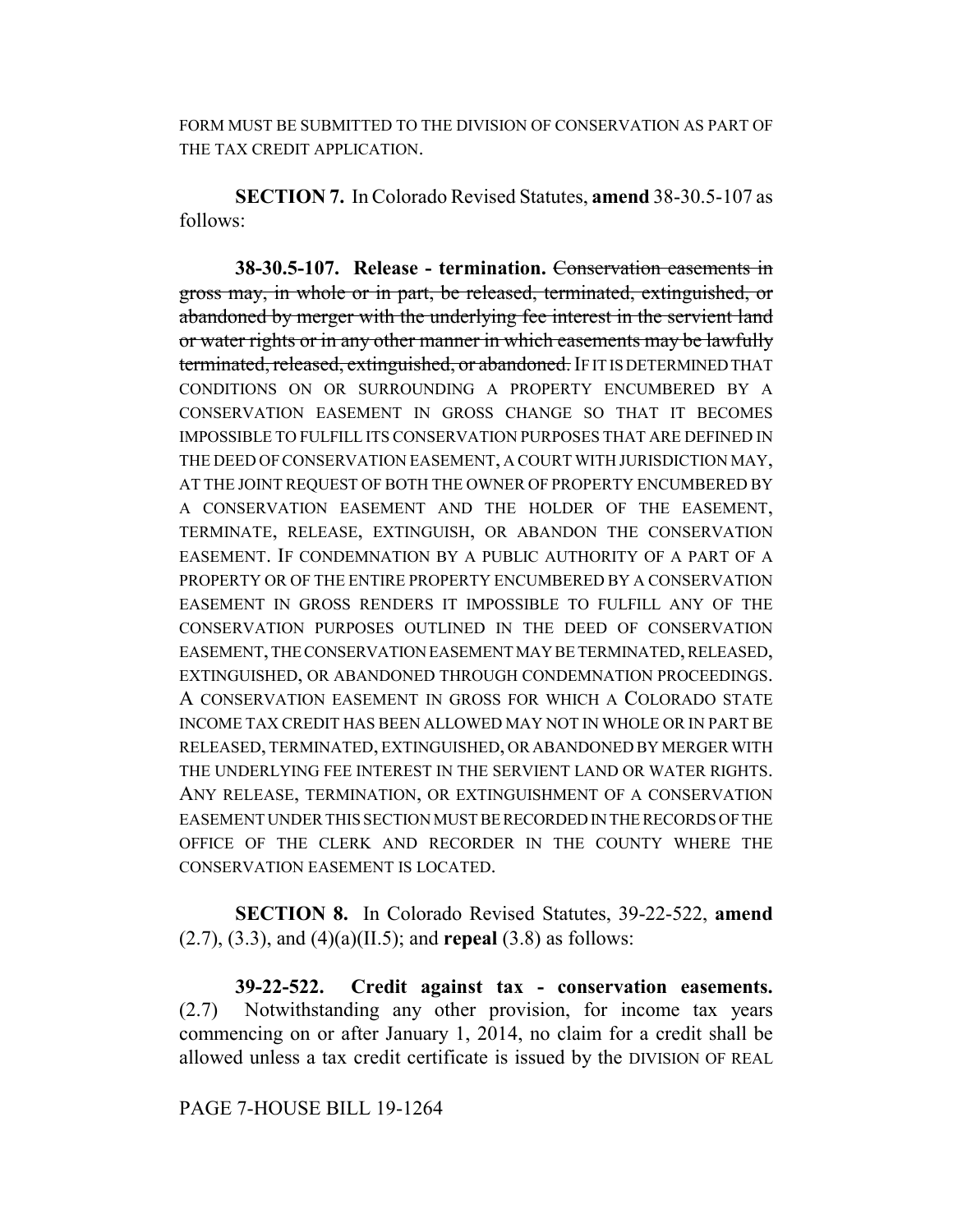ESTATE PRIOR TO MAY 30, 2018, OR BY THE division of conservation ON OR AFTER MAY 30, 2018, in accordance with sections 12-61-1105 and 12-61-1106 and the taxpayer files the tax credit certificate with the income tax return filed with the department of revenue.

(3.3) The appraisal for a conservation easement in gross donated prior to January 1, 2014, and for which a credit is claimed shall be a qualified appraisal from a qualified appraiser, as those terms are defined in section 170  $(f)(11)$  of the internal revenue code. The appraisal shall be in conformance with the uniform standards of professional appraisal practice promulgated by the appraisal standards board of the appraisal foundation and any other provision of law. The appraiser shall hold a valid license as a certified general appraiser in accordance with the provisions of part 7 of article 61 of title 12. C.R.S. The appraiser shall also meet any education and experience requirements established by the board of real estate appraisers in accordance with section  $12-61-704$  (1)(k), C.R.S. If there is a final determination, other than by settlement of the taxpayer, that an appraisal submitted in connection with a claim for a credit pursuant to this section is a substantial or gross valuation misstatement as such misstatements are defined in section 1219 of the federal "Pension Protection Act of 2006", Pub.L. 109-280, the department shall submit a complaint regarding the misstatement to the board of real estate appraisers for disciplinary action in accordance with the provisions of part 7 of article 61 of title 12.  $C.R.S.$ 

 $(3.8)$  (a) The division of conservation shall convene a working group in conjunction with the department of law, the department of revenue, and the department of regulatory agencies to develop statutory and regulatory recommendations that do not conflict with federal law for the following:

(I) An alternate method to the appraisal process set forth in subsection (3.3) of this section to establish a baseline property value, using agreed upon publicly available datasets for rural and agricultural properties. The baseline valuation would then be subject to different levels of restriction including, but not limited to, a most restrictive, medium restrictive, and least restrictive easement to arrive at a final determination established through public policy from which the amount of a tax credit could be calculated pursuant to this section. The alternate method should work across the state of Colorado.

## PAGE 8-HOUSE BILL 19-1264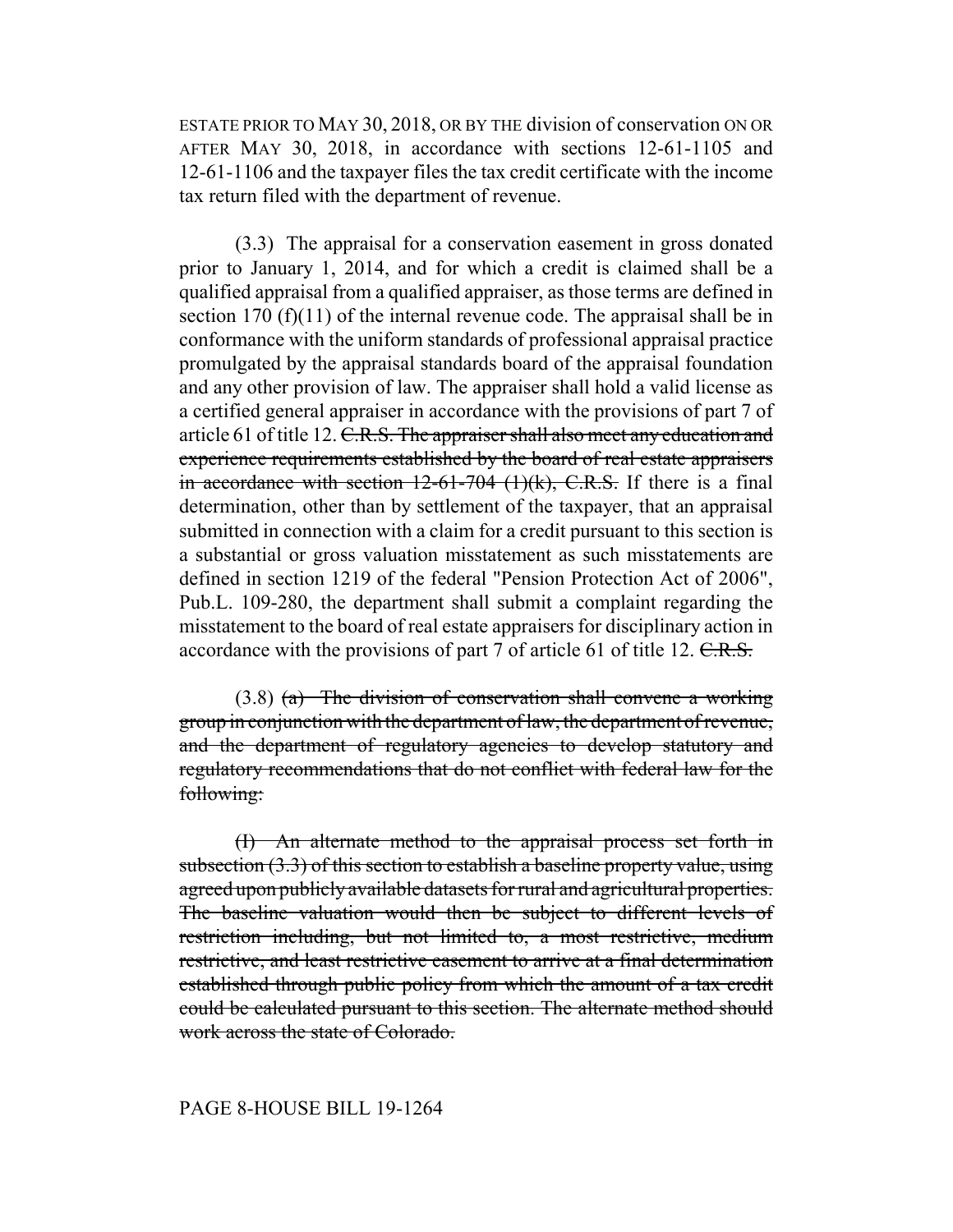(II) A recommendation for a process to petition a court of competent jurisdiction consistent with federal laws and regulations to extinguish a conservation easement, including proposed definitions for the terms "impossible" and "impracticable" as they are applied for purposes of determining whether an easement may be extinguished under state and federal law;

(III) A process to provide retroactive tax credits to taxpayers who claimed tax credits pursuant to this section between January 1, 2000, and December 31, 2008, and whose tax credits were denied in whole or in part, including the development of eligibility criteria for such retroactive tax credits; and

(IV) The development of a written form to warn landowners who have conservation easements on their property of the legal and other consequences of terminating an easement on their property.

(b) The working group shall submit a report to the transportation and energy committee of the house of representatives, the agriculture, livestock, and natural resources committee of the house of representatives, the agriculture, natural resources, and energy committee of the senate, and the transportation committee of the senate no later than December 1, 2018. The report must include any recommendations for legislation or rulemaking to address the issues addressed pursuant to this subsection (3.8).

(4)(a)(II.5) For a conservation easement in gross created in accordance with article 30.5 of title 38  $C.R.S.,$  that is donated on or after January 1, 2015, to a governmental entity or a charitable organization described in section  $38-30.5-104$  (2),  $C.R.S.,$  the credit provided for in subsection (2) of this section shall be an amount equal to seventy-five percent of the first one hundred thousand dollars of the fair market value of the donated portion of such conservation easement in gross when created, and fifty percent of all amounts of the donation in excess of one hundred thousand dollars; except that in no case shall the credit exceed one million five hundred thousand FIVE MILLION dollars per donation. CREDITS SHALL BE ISSUED IN INCREMENTS OF NO MORE THAN ONE MILLION FIVE HUNDRED THOUSAND DOLLARS PER YEAR. CREDITS FOR EASEMENTS DONATED IN A PRIOR YEAR SHALL BE ELIGIBLE FOR TAX CREDIT CERTIFICATES IN SUBSEQUENT YEARS IN ORDER OF APPLICATION AND BEFORE NEW APPLICATIONS AND THOSE CREDIT APPLICATIONS, IF ANY, ON THE WAIT LIST.

PAGE 9-HOUSE BILL 19-1264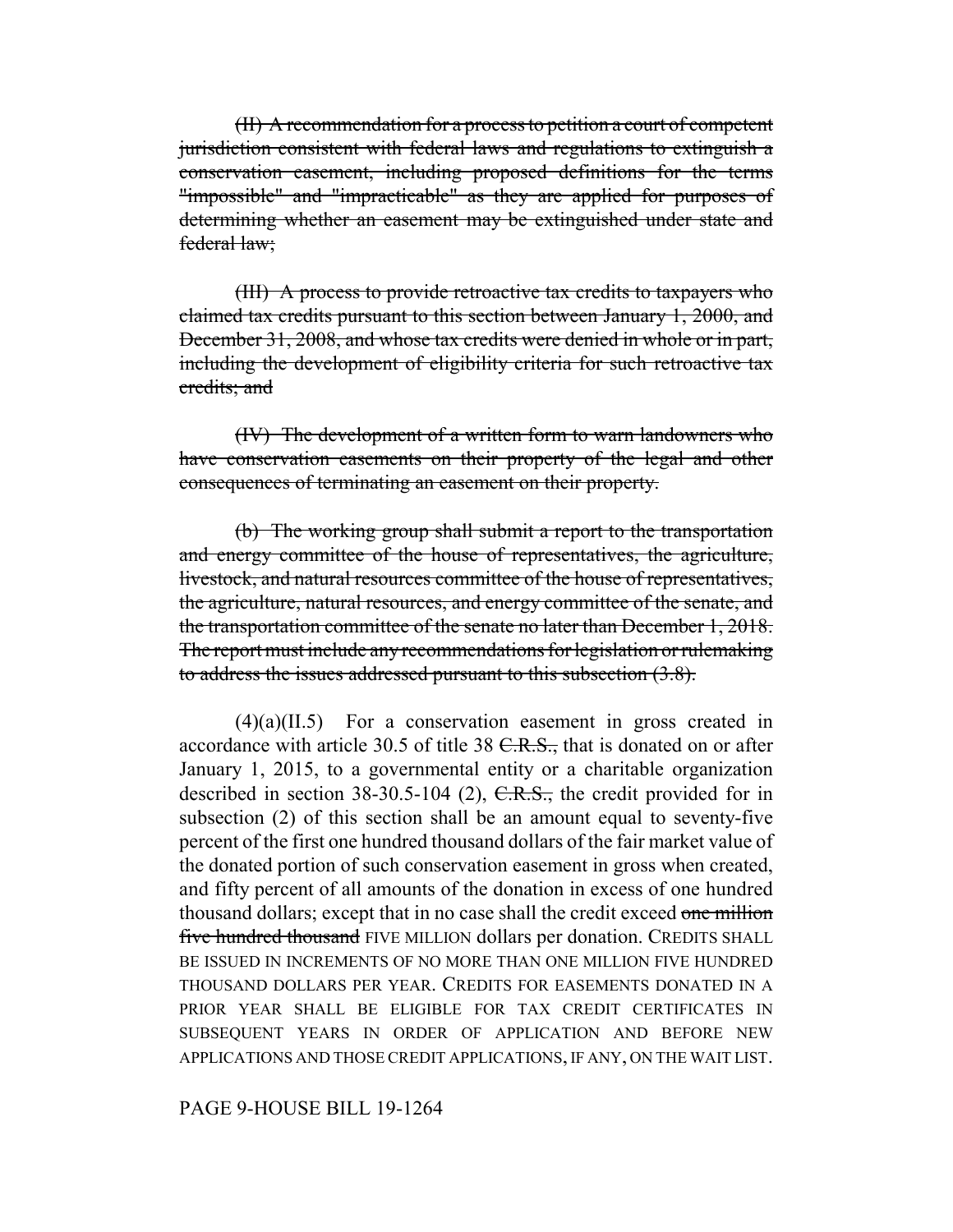**SECTION 9.** In Colorado Revised Statutes, 23-3.3-103, **add** (8) as follows:

**23-3.3-103. Annual appropriations - repeal.** (8) THE PROVISIONS OF SUBSECTION (1) OF THIS SECTION CONCERNING APPROPRIATIONS FOR STUDENT FINANCIAL ASSISTANCE UNDER THIS ARTICLE 3.3 SHALL NOT APPLY TO APPROPRIATIONS MADE FOR THE PURPOSE OF PROVIDING A FEE-FOR-SERVICE CONTRACT TO PROVIDE PUBLIC ACCESS TO THE COLORADO OWNERSHIP, MANAGEMENT, AND PROTECTION (COMAP) SERVICE PURSUANT TO SECTION 23-18-308 (1)(d). THIS SUBSECTION (4) IS REPEALED, EFFECTIVE JULY 1, 2020.

**SECTION 10.** In Colorado Revised Statutes, 23-18-308, **amend**  $(1)(b)$  and  $(1)(c)$ ; and **add**  $(1)(g)$  as follows:

**23-18-308. Fee-for-service contracts - limited purpose - repeal.** (1) Subject to available appropriations, the department shall enter into fee-for-service contracts for the following purposes:

(b) The inclusive higher education pilot program pursuant to section  $23 - 75 - 104$ ; and

(c) Cybersecurity and distributed ledger technologies, such as blockchains, as set forth in sections 24-33.5-1904 and 24-33.5-1905; AND

(g) THE PROVISION OF PUBLIC ACCESS TO THE COLORADO OWNERSHIP, MANAGEMENT, AND PROTECTION (COMAP) SERVICE THAT IS MANAGED BY THE COLORADO NATURAL HERITAGE PROGRAM AND THE GEOSPATIAL CENTROID AT COLORADO STATE UNIVERSITY.THIS SUBSECTION (1)(g) IS REPEALED, EFFECTIVE JUNE 30, 2020.

**SECTION 11.** In Colorado Revised Statutes, 12-10-604, **repeal as relocated by HB 19-1172**  $(1)(k)$  as follows:

**12-10-604. Powers and duties of the board - rules.** (1) In addition to all other powers and duties imposed upon it by law, the board has the following powers and duties:

(k) To establish classroom education and experience requirements for an appraiser who prepares an appraisal for a conservation easement for

#### PAGE 10-HOUSE BILL 19-1264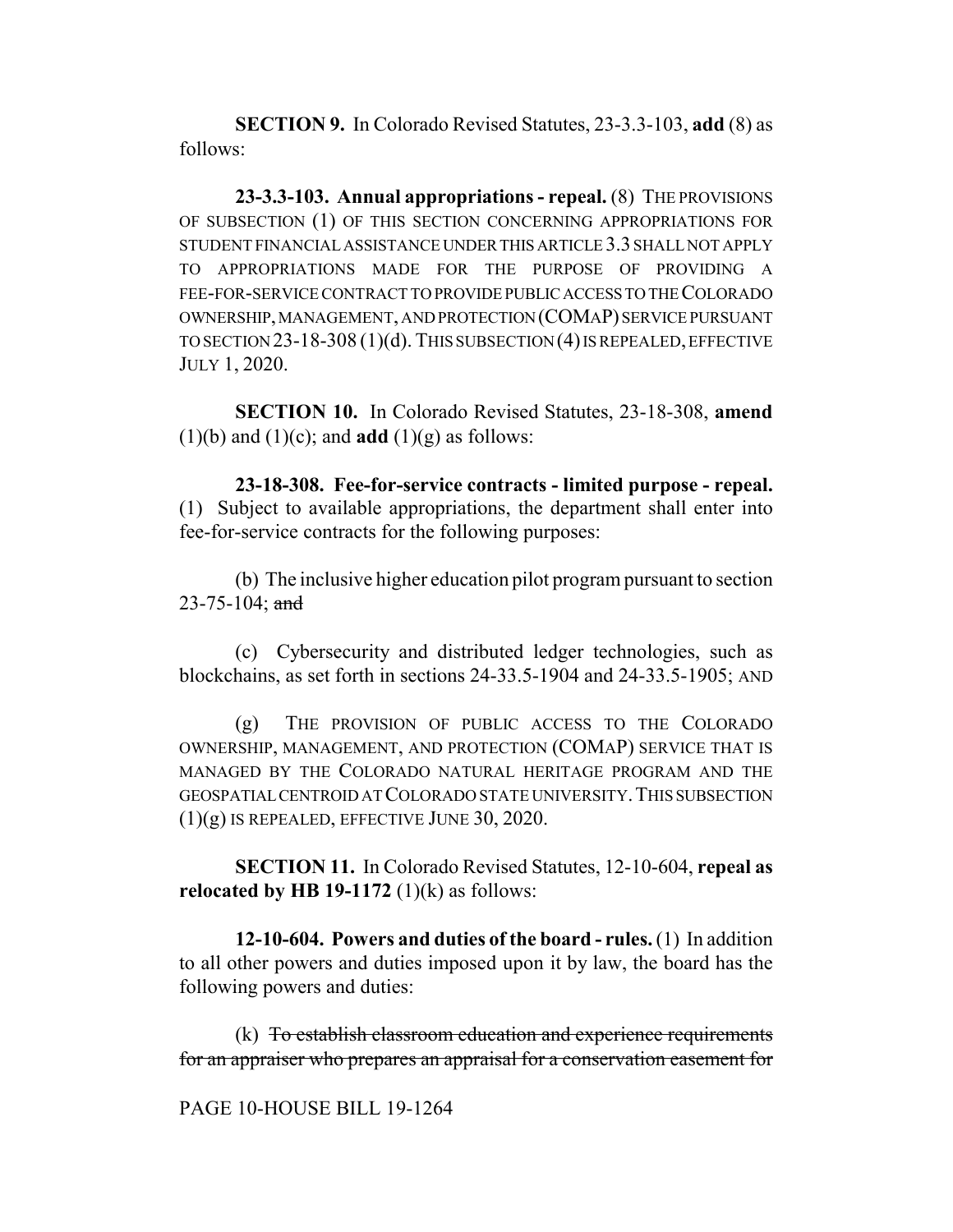which a tax credit is claimed pursuant to section 39-22-522. The requirements must ensure that appraisers have a sufficient amount of training and expertise to accurately prepare appraisals that comply with the uniform standards of professional appraisal practice and any other provision of law related to the appraisal of conservation easements for which a tax credit is claimed. A tax credit certificate for a conservation easement shall not be given in accordance with sections 12-61-1105 and 12-61-1106 unless the appraiser who prepared the appraisal of the easement met all requirements established in accordance with this subsection  $(1)(k)$  in effect at the time the appraisal certification is signed.

**SECTION 12.** In Colorado Revised Statutes, 12-15-101, **amend as relocated by HB 19-1172** (1)(e)(II) and (1)(e)(III); and **add as relocated by HB 19-1172** (1)(e)(IV) as follows:

**12-15-101. Legislative declaration.** (1) The general assembly finds, determines, and declares that:

(e) Establishing the division of conservation to administer the conservation easement tax credit program will:

(II) Allow the conservation easement oversight commission to advise the division of conservation and the department of revenue regarding conservation easements for which a tax credit is claimed and to review applications for conservation easement holder certification; and

(III) Ensure that the division of conservation and the department of revenue are sharing relevant information concerning conservation easement appraisals in order to ensure compliance with accepted appraisal practices and other provisions of law; AND

(IV) ENSURE THAT THE FEES PAID BY TAXPAYERS ARE ADEQUATE TO PAY FOR THE ADMINISTRATIVE COSTS OF THE DIVISION OF CONSERVATION AND THE CONSERVATION EASEMENT OVERSIGHT COMMISSION IN ADMINISTERING THE REQUIREMENTS OF THIS ARTICLE 15, BUT NOT SO HIGH AS TO ACT AS A DISINCENTIVE TO THE CREATION OF CONSERVATION EASEMENTS IN THE STATE.

**SECTION 13.** In Colorado Revised Statutes, 12-15-103, **amend as relocated by HB 19-1172** (8) as follows:

PAGE 11-HOUSE BILL 19-1264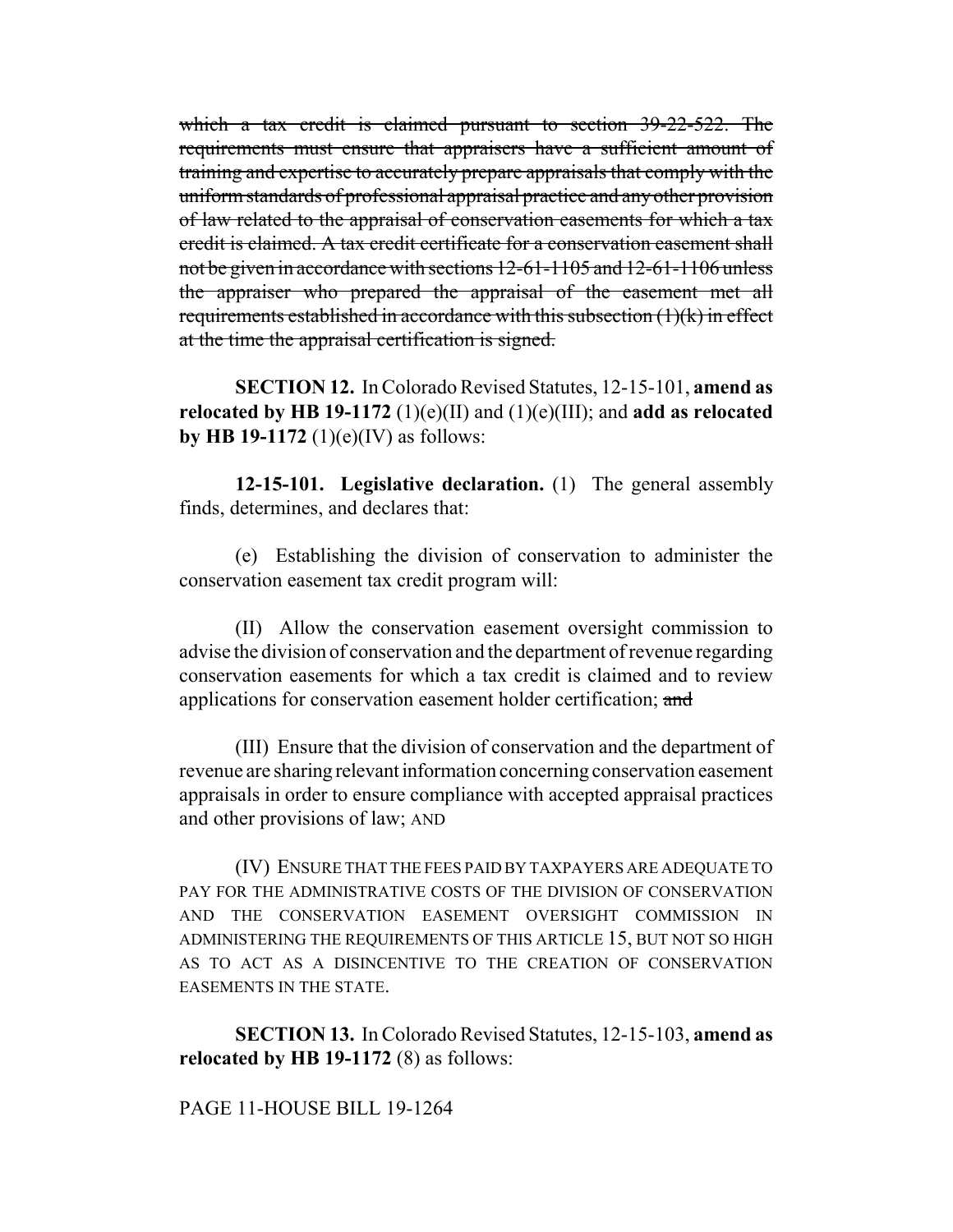**12-15-103. Conservation easement oversight commission created - repeal.** (8) This section is repealed, effective July 1, 2019 JULY 1, 2026.

**SECTION 14.** In Colorado Revised Statutes, 12-15-104, **amend as relocated by HB 19-1172** (7) and (13) as follows:

**12-15-104. Certification of conservation easement holders - rules - definition - repeal.** (7) The division shall promulgate rules to effectuate the duties of the commission pursuant to article 4 of title 24. Such rules shall specifically address the following:

(a) Allowing for the expedited or automatic certification of an entity that is currently accredited by national land conservation organizations that are broadly accepted by the conservation industry; AND

(b) A streamlined and lower-cost process for conservation easement holders that do not intend to accept new donations of conservation easements for which tax credits would be claimed that focuses on the holder's stewardship capabilities.

(c) The fees charged pursuant to subsection  $(3)$  of this section or section 12-61-1106 (6), specifically ensuring that the fees are adequate to pay for administrative costs but not so high as to act as a disincentive to the creation of conservation easements in the state; and

(d) The adoption of best practices, processes, and procedures used by other entities that regularly review conservation easement transactions, including a practice, process, or procedure deeming qualified conservation easement appraisals approved by these entities based on their independent reviews as credible for purposes of the conservation easement tax credit.

(13) This section is repealed, effective  $J_{\text{t}}/J_{\text{t}}$ , 2019 JULY 1, 2026.

**SECTION 15.** In Colorado Revised Statutes, 12-15-106, **amend as relocated by HB 19-1172** (2)(a)(II), (3)(b)(II), (13)(c) introductory portion, and (15); **repeal as relocated by HB 19-1172** (3)(b)(IV); and **add as relocated by HB 19-1172** (14.5) as follows:

**12-15-106. Conservation easement tax credit certificate**

PAGE 12-HOUSE BILL 19-1264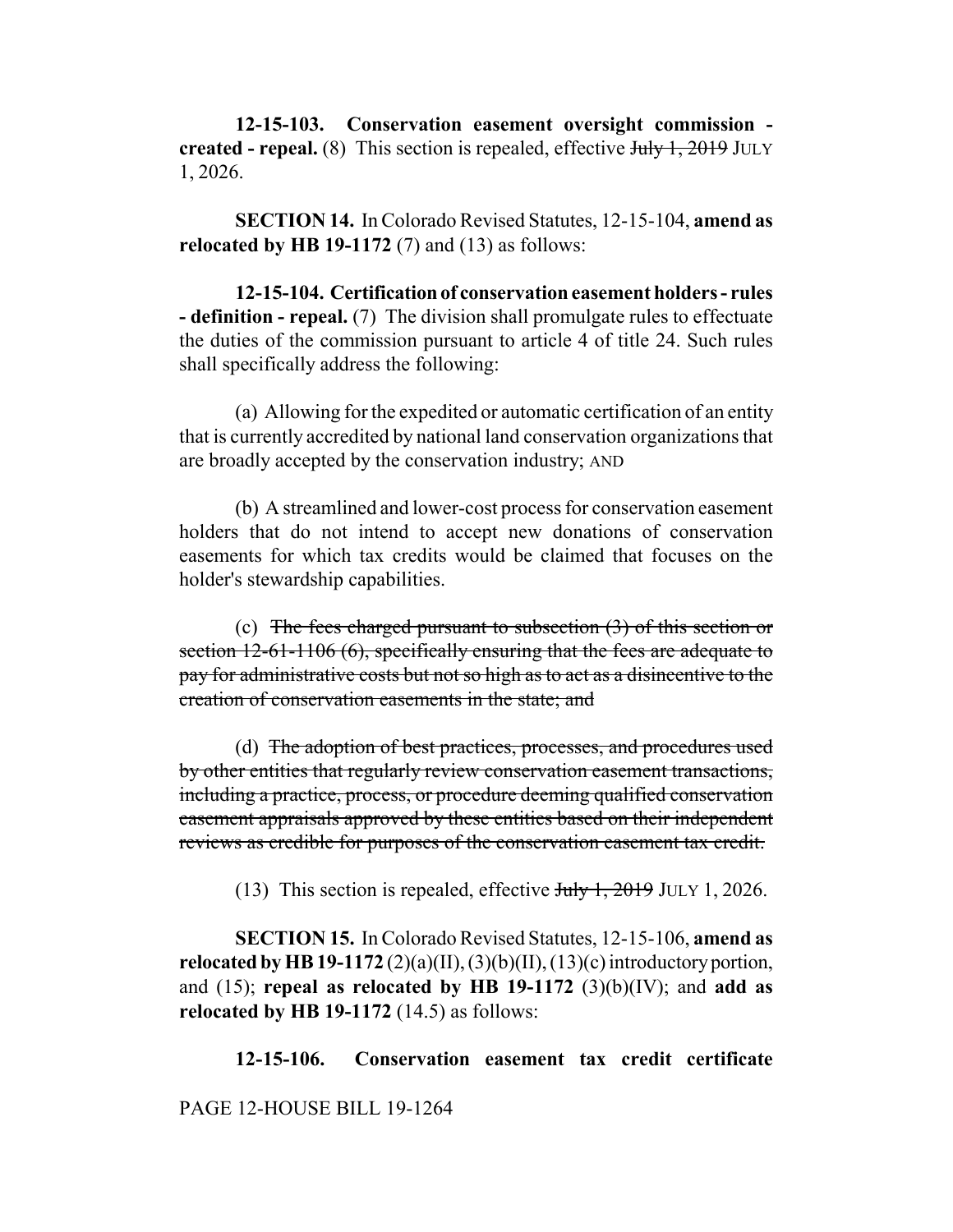**application process - definitions - rules.** (2) (a) The division shall establish and administer a process by which a landowner seeking to claim an income tax credit for any conservation easement donation made on or after January 1, 2014, must apply for a tax credit certificate as required by section 39-22-522 (2.5) and (2.7). The purpose of the application process is to determine whether a conservation easement donation for which a tax credit will be claimed:

(II) Is substantiated with a qualified appraisal prepared by a qualified appraiser in accordance with the SUBSTANCE AND PRINCIPLES OF uniform standards of professional appraisal practice OR AN ALTERNATIVE METHOD ACCEPTABLE TO THE DIVISION OF CONSERVATION AND THE CONSERVATION EASEMENT OVERSIGHT COMMISSION; and

(3) For the purpose of reviewing applications and making determinations regarding the issuance of tax credit certificates, including the dollar amount of the tax credit certificate to be issued:

(b) The director has authority and responsibility to determine the credibility of the appraisal. In determining credibility, the director shall consider, at a minimum, compliance with the following requirements:

(II) The appraisal conforms with THE SUBSTANCE AND PRINCIPLES OF the uniform standards of professional appraisal practice promulgated by the appraisal standards board of the appraisal foundation and any other provision of law;

(IV) The appraiser meets any education and experience requirements established by the board of real estate appraisers in accordance with section  $12-61-704$  (1)(k).

(13) (c) The director is authorized to share publicly available information regarding conservation easements with a third-party vendor for the purpose of developing and maintaining a registry of conservation easements in the state with a corresponding map displaying the boundaries of each easement in the state relative to county boundaries and other relevant mapping information. FOR PURPOSES OF THIS SUBSECTION (13)(c), "PUBLICLY AVAILABLE INFORMATION" MEANS ANY DOCUMENT SHOWING EVIDENCE OF ITS RECORDATION IN THE RECORDS OF A COUNTY CLERK AND RECORDER OR OTHER INFORMATION READILY AVAILABLE TO THE GENERAL

PAGE 13-HOUSE BILL 19-1264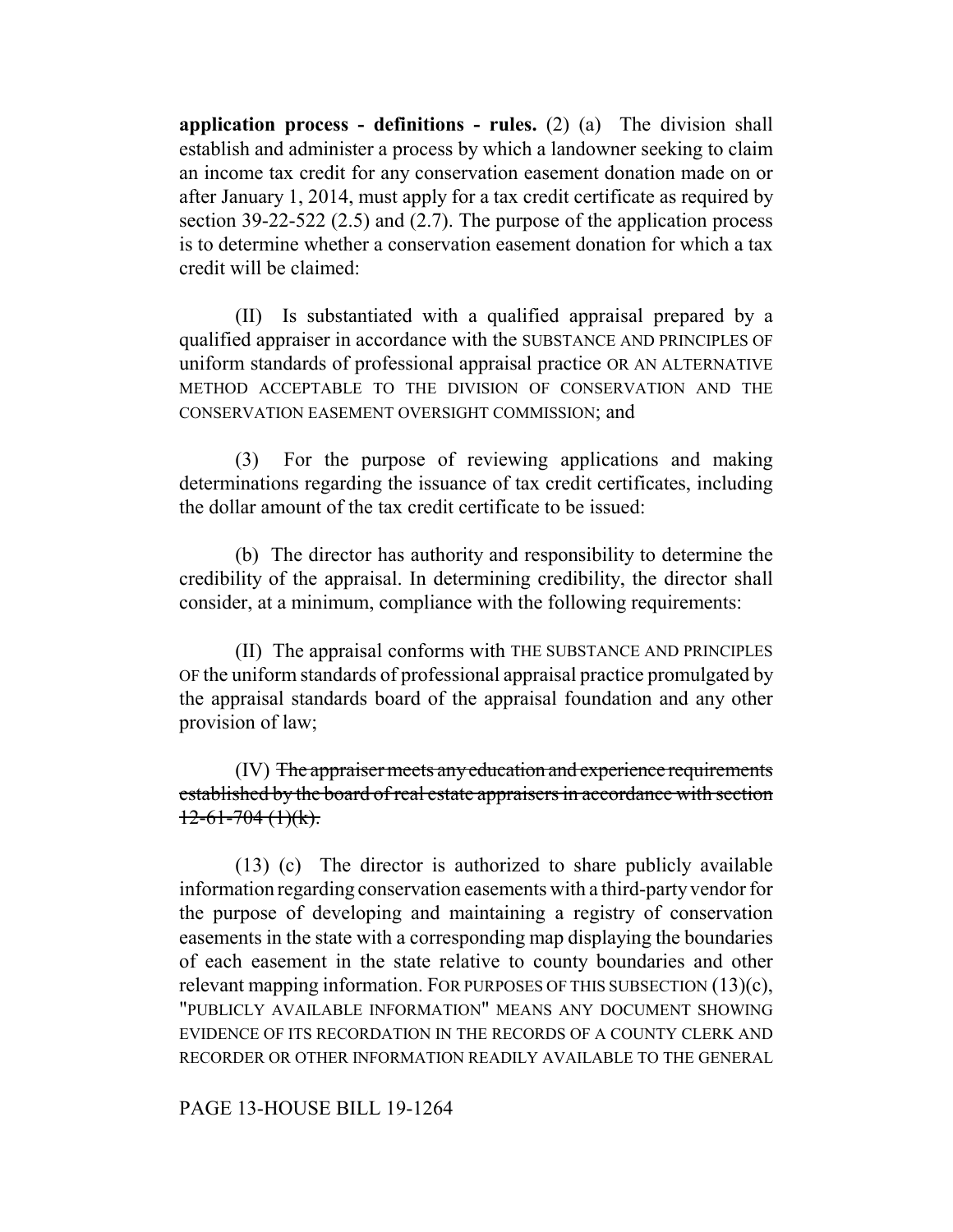PUBLIC. Prior to sharing the information, the director shall consult with the commission regarding the appropriate types of information and the methods used for collecting the information. The department of regulatory agencies shall annually report on the information contained in the registry as a part of its presentation to its committee of reference at a hearing held pursuant to section 2-7-203 (2)(a) of the "State Measurement for Accountable, Responsive, and Transparent (SMART) Government Act". The information to be shared shall include the following:

(14.5) (a) THE DIVISION SHALL CONVENE A WORKING GROUP IN CONJUNCTION WITH THE DEPARTMENT OF LAW AND THE DEPARTMENT OF REVENUE TO DEVELOP PROPOSED STATUTES AND REGULATIONS FOR THE FOLLOWING:

(I) AN ALTERNATIVE METHOD TO THE APPRAISAL PROCESS SET FORTH IN SECTION 39-22-522(3.3) TO ESTABLISH THE AMOUNT OF TAX CREDITS FOR WHICH A QUALIFIED CONSERVATION EASEMENT CONTRIBUTION WOULD BE ELIGIBLE;

(II) A PROCESS TO PROVIDE RETROACTIVE TAX CREDITS, PAYMENTS, OR REFUNDS TO TAXPAYERS WHO CLAIMED CREDITS PURSUANT TO SECTION 39-22-522 BETWEEN JANUARY 1, 2000, AND DECEMBER 31, 2013, AND WHOSE TAX CREDITS WERE DENIED IN WHOLE OR IN PART, INCLUDING THE DEVELOPMENT OF ELIGIBILITY CRITERIA FOR RECEIVING SUCH RETROACTIVE TAX CREDITS, PAYMENTS, OR REFUNDS; AND

(III) RECOMMENDATIONS FOR ADMINISTERING ORPHANED CONSERVATION EASEMENTS.

(b) THE WORKING GROUP SHALL CONSIST OF EIGHT MEMBERS. THE PRESIDENT OF THE SENATE, THE MINORITY LEADER OF THE SENATE, THE SPEAKER OF THE HOUSE, AND THE MINORITY LEADER OF THE HOUSE SHALL EACH APPOINT TWO MEMBERS TO THE WORKING GROUP PRIOR TO JUNE 1, 2019. IN MAKING APPOINTMENTS, CONSIDERATION SHOULD BE GIVEN TO APPOINTING INDIVIDUALS WHO ARE CERTIFIED EASEMENT HOLDERS, TAXPAYERS WHO HAVE CONSIDERED CONVEYING A CONSERVATION EASEMENT OR CONVEYED A CONSERVATION EASEMENT AND CLAIMED A TAX CREDIT, CONSERVATION EASEMENT APPRAISERS, AND CONSERVATION ATTORNEYS. THE WORKING GROUP SHALL CONVENE ITS FIRST MEETING IN A HEARING ROOM AT THE STATE CAPITOL BUILDING AT 9:00 A.M. ON JUNE 25,

PAGE 14-HOUSE BILL 19-1264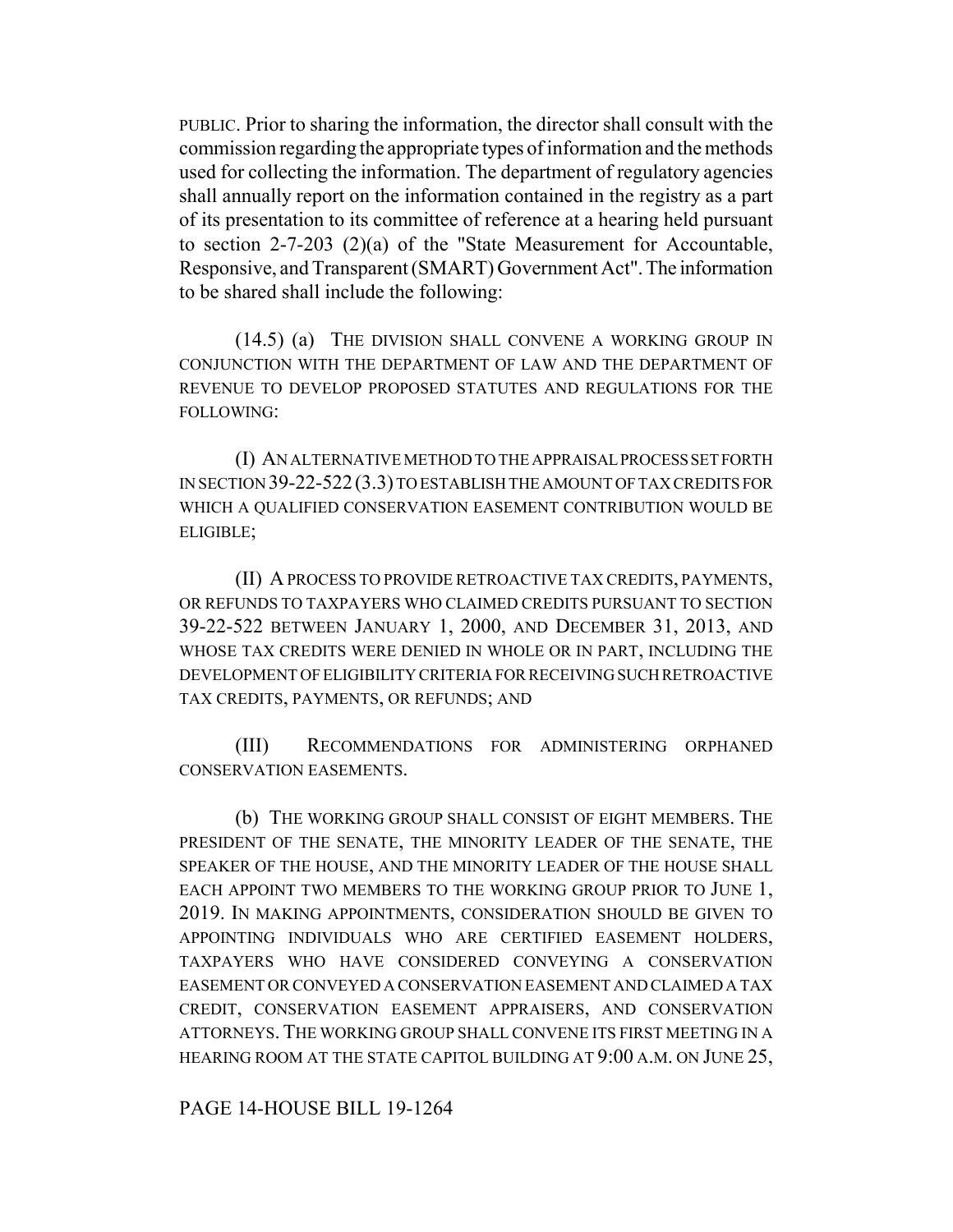2019. THE WORKING GROUP SHALL SELECT A CHAIRPERSON AT THE FIRST MEETING. AT EACH MEETING OF THE WORKING GROUP, IT SHALL DESIGNATE THE DATE, PLACE, AND TIME OF ITS NEXT MEETING.

(c) THE WORKING GROUP SHALL SUBMIT A REPORT TO THE RURAL AFFAIRS AND AGRICULTURE COMMITTEE OF THE HOUSE OF REPRESENTATIVES AND THE AGRICULTURE AND NATURAL RESOURCES COMMITTEE OF THE SENATE BY NO LATER THAN DECEMBER 1, 2019.THE REPORT MUST INCLUDE ANY RECOMMENDATIONS FOR LEGISLATION OR RULE MAKING TO ADDRESS THE ISSUES ADDRESSED PURSUANT TO THIS SUBSECTION (14.5).

(15) The division may promulgate rules to effectuate the purpose, implementation, and administration of this section pursuant to article 4 of title 24. The authority to promulgate rules includes the authority to:

(a) Define further in rule the administrative processes and requirements, including application processing and review time frames, for obtaining and issuing an optional preliminary advisory opinion pursuant to subsection (14) of this section; AND

(b) ADOPT BEST PRACTICES, PROCESSES, AND PROCEDURES USED BY OTHER ENTITIES THAT REGULARLY REVIEW CONSERVATION EASEMENT TRANSACTIONS, INCLUDING A PRACTICE, PROCESS, OR PROCEDURE DEEMING QUALIFIED CONSERVATION EASEMENT APPRAISALS APPROVED BY THESE ENTITIES BASED ON THEIR INDEPENDENT REVIEWS AS CREDIBLE FOR PURPOSES OF THE CONSERVATION EASEMENT TAX CREDIT.

**SECTION 16. Appropriation.** (1) For the 2019-20 state fiscal year, \$250,000 is appropriated to the department of higher education. This appropriation is from the general fund. To implement this act, the department may use this appropriation for the college opportunity fund program to be used for limited purpose fee-for-service contracts with state institutions.

(2) For the 2019-20 state fiscal year, \$250,000 is appropriated to the department of higher education. This appropriation is from reappropriated funds received from the limited purpose fee-for-service contracts with state institutions under subsection (1) of this section. To implement this act, the department may use this appropriation for the board of governors of the Colorado state university system for allocation to the Colorado natural

PAGE 15-HOUSE BILL 19-1264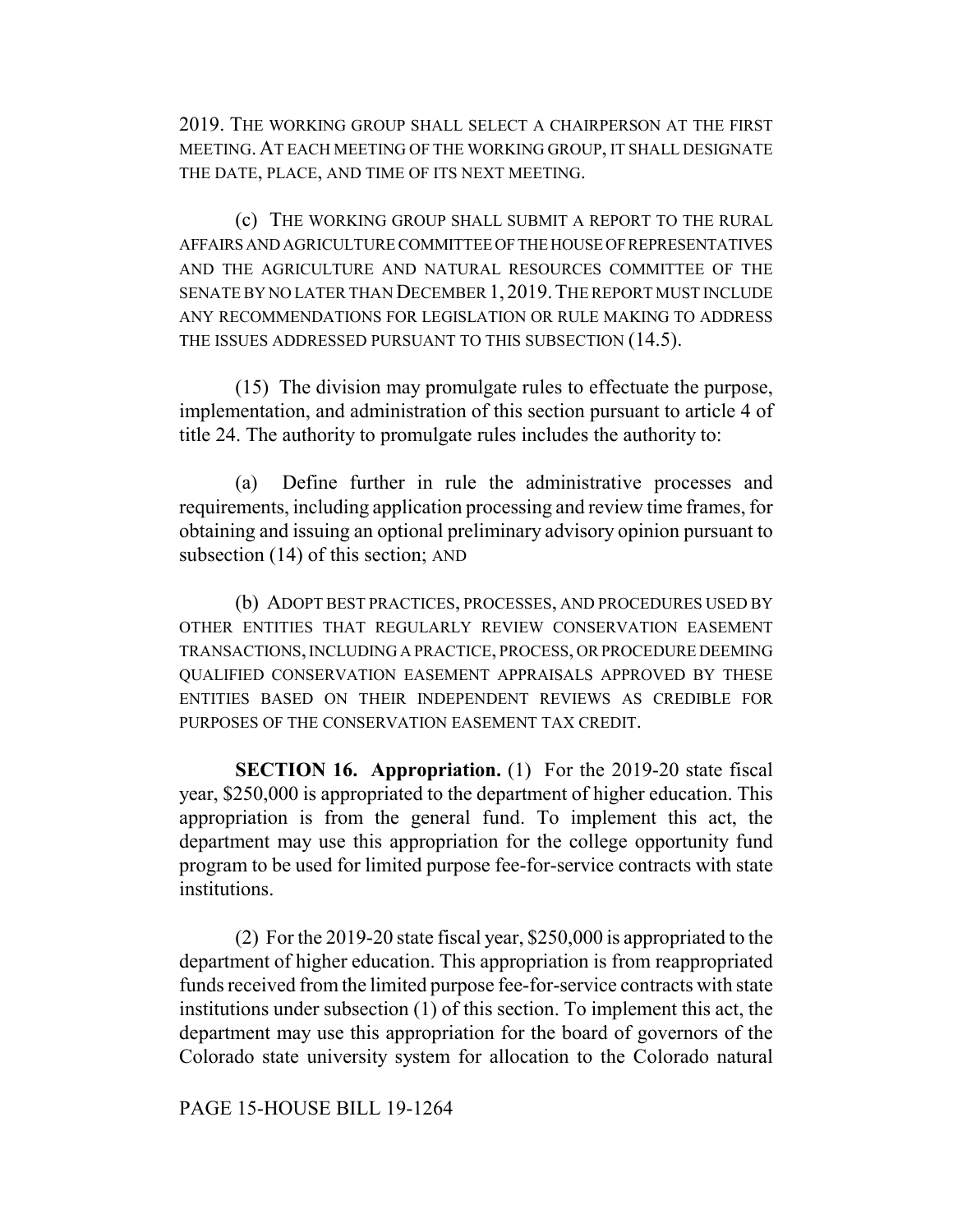heritage program and the geospatial centroid to facilitate the provision of public access to the Colorado ownership, management, and protection (COMaP) service.

(3) For the 2019-20 state fiscal year, \$500,000 is appropriated to the department of regulatory agencies for use by the division of conservation. This appropriation is from the conservation cash fund created in section 12-61-1107 (1), C.R.S. To implement this act, the division may use this appropriation as follows:

(a) \$464,926 for conservation easement program costs, which amount is based on an assumption that the division will require an additional 3.8 FTE; and

(b) \$35,074 for indirect cost assessment.

**SECTION 17. Effective date.** This act takes effect June 30, 2019; except that sections 11 to 15 of this act take effect only if House Bill 19-1172 becomes law, in which case sections 11 to 15 take effect on October 1, 2019.

**SECTION 18. Safety clause.** The general assembly hereby finds,